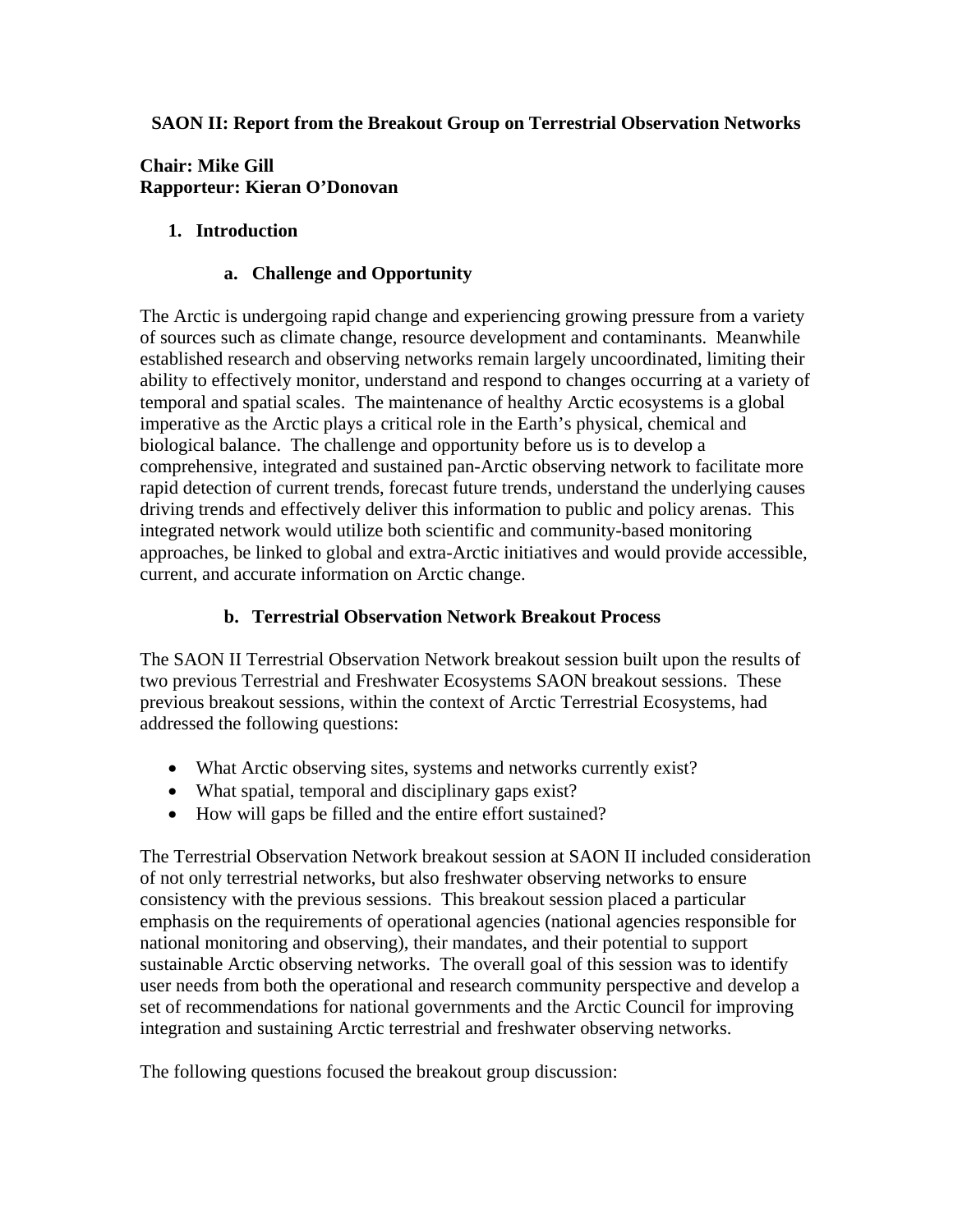- What is the intersection between operational activities and research?
- How are international and national networks organized?
- Opportunities for integration across networks?
- How can data management and data infrastructure be strengthened?
- How can infrastructure and equipment needs be met?
- How do we sustain our observing networks?

Four existing terrestrial/freshwater observing networks were highlighted to provide insight into current approaches for integrating Arctic observing and to serve as examples of the diversity of existing networks that an integrated, pan-Arctic approach can build upon. The highlighted networks were:

- *International Network of Permafrost Observatories (Presenter: Dr. Jerry Brown),*
- *Arctic Wildlife Observatories Linking Vulnerable Ecosystems (Arctic WOLVES) (Presenter: Dr. Gilles Gauthier),*
- • *Circum-Arctic Network of Terrestrial Field Bases (SCANNET) (Presenter: Margareta Johansson),* and,
- *Circum-Arctic Environmental Observatories Network (CEON) (Presenter: Dr. Craig Tweedie).*

These highlighted examples provided the break-out group with some context to which we could answer the above questions and develop a concept and recommendations for integrating and sustaining Arctic terrestrial and freshwater observing networks.

# **c. User Groups Represented**

The user groups represented at the breakout session included international research committees, academic institutions, and government agencies (particularly Canadian government agencies with some operational agencies represented). This included representatives from not only terrestrial observing networks, but also freshwater observing networks. The group lacked representation from Arctic communities, Aboriginal organizations, industry and regulatory agencies.

# **2. What is the intersection between operational activities and research?**

There already exists a close connection between operational activities and research highlighting the symbiotic relationship between such networks. Operational networks identify change while research networks can identify the causes of change. These insights can be used to develop models for predicting future change. Operational networks also generate long-term data sets that populates predictive models allowing for model testing and refinement, thereby, improving our ability to predict change. Operational networks also benefit from research activities as ongoing monitoring evolves and improves as research provides insight into ecological relationships and develops more effective methods of observation.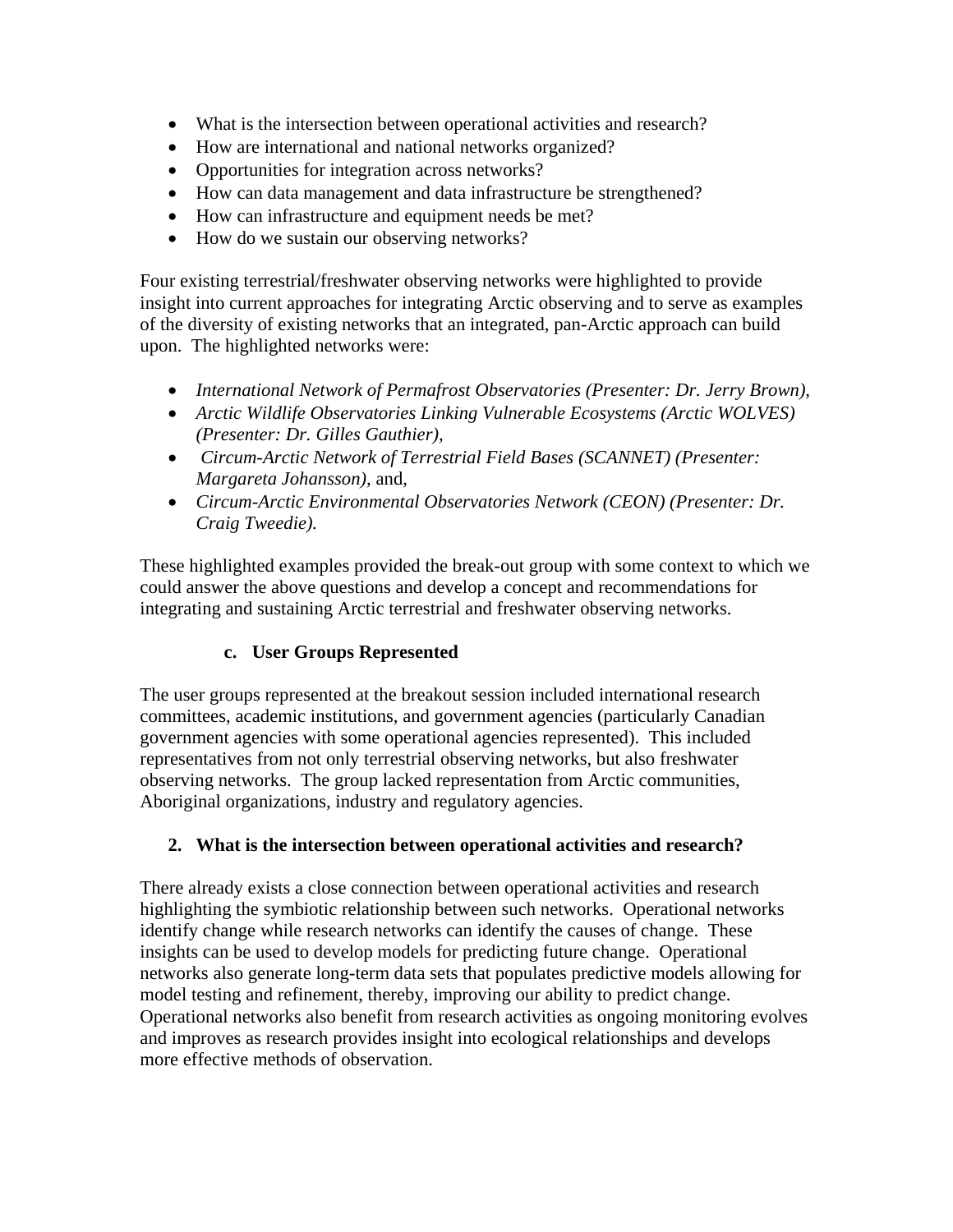More specifically, research networks inherently depend upon operational networks for a variety of environmental data including climate, hydrology and population survey data both derived from ground stations and satellite imagery. For instance, the International Network of Permafrost Observatories directly relies upon data derived from operational meteorological stations. This network does not have the capacity to collect ground and soil temperature records across the Arctic and therefore, is dependent upon existing government-run extensive networks of meteorological stations for this data.

Beyond this, operational networks and flagship observatories (intensive research and monitoring sites) typically collect and maintain long-term datasets focused on core elements (species, processes, etc.) of the ecosystem whereas research networks and programs are often focused on short-term experimental manipulations to explore hypotheses. Further integration of the two is needed and there are good examples of such integration. Many flagship observatories combine the two, with long-term, sustained monitoring of core ecosystem elements augmented with specific research activities to advance our understanding of ecological relationships and processes. These observatories are typically flexible in nature allowing them to adapt their monitoring with advances in knowledge of ecosystem processes and relationships and address emerging issues.

# **3. How are International, National and Regional Networks Organized?**

A variety of terrestrial and freshwater observing networks are currently active across the Arctic operating at a variety of scales. These networks represent a diversity of disciplines and themes and, as a result, represent a variety of approaches and utilize and require different types of infrastructure. These networks can be classified into two broad categories:

- Site-based Networks (research stations)
- Theme-based Networks (organized by: disciplines, species, geographic regions)

Site-based networks typically represent a multi-disciplinary approach, undertaking a wide range of inter-related research and monitoring activities replicated across a series of research stations or sites. Theme-based networks are either organized around a particular discipline (e.g. permafrost monitoring), species (e.g. Barren-ground Caribou), guild (e.g. Seabirds) or defined geographic region (e.g. Bering Sea Sub-network). These networks may, or may not, utilize research stations and sites, in some cases involving extensive monitoring across a broadly defined geographic area (e.g. Caribou herd monitoring). Some networks utilize only traditional scientific approaches while others also utilize community-based monitoring approaches making use of the capacity and knowledge offered by local citizens in the Arctic. The challenge is to develop an inclusive overall vision and approach that allows integration of these diverse observing networks and utilizes both community-based and more traditional scientific monitoring approaches.

# **4. Opportunities for Integration Across Networks**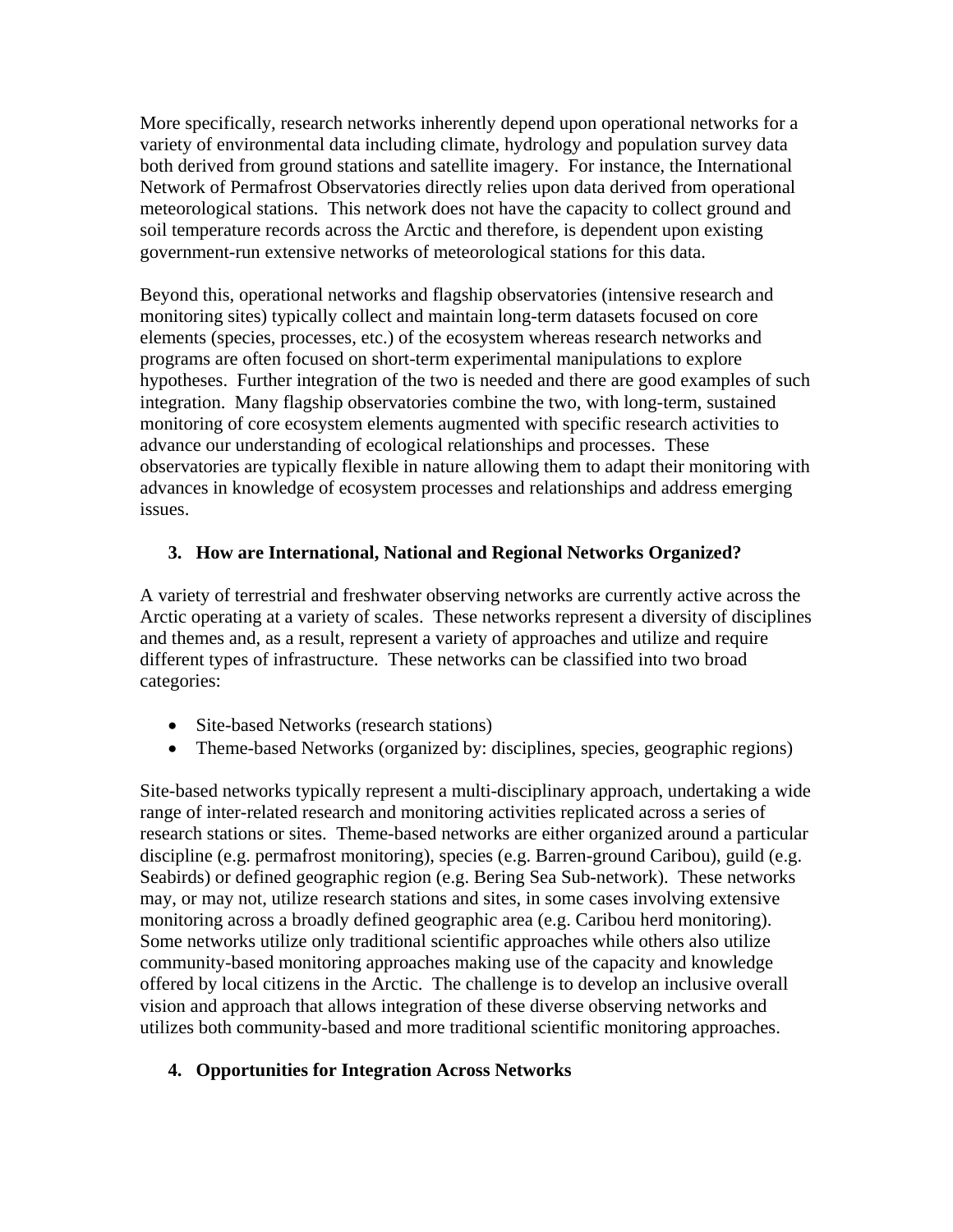Acknowledging limited resources, the recommended approach is to focus efforts on developing and formalizing a network of networks based first on observing networks in existence. Significant investments in infrastructure and observing have been made by a number of networks across the Arctic and any integrated, pan-Arctic network must build on this investment. As new resources become available, gradual development of new networks and sites could be made to strategically fill critical gaps in bio-geo-climatic (environmental envelopes – see Callaghan diagram in SAON I report) or thematic coverage. This network of networks would be comprised of both intensive (flagship observatories) and extensive monitoring networks (less intensive monitoring sites and networks) and would include site-based research station networks, theme-based networks and remote sensing networks. An example of this concept can be found in Figure 7.1 of the Overview of the Second International Conference on Arctic Research Planning. Integration across biomes and systems (e.g. marine-terrestrial-atmosphere) would be an intrinsic feature of such a network of networks. The development of a comprehensive, integrated network of networks would be guided by integrated research and monitoring plans (top down integration) that closely reflect existing national and international research (e.g. ICARP II) and reporting mandates and build upon the existing observing networks. Developing a coordinated and integrated network of networks would provide much added value to our existing observing efforts. A network of complimentary intensive and extensive observing incorporating both scientific and community-based monitoring approaches would provide a much more complete understanding of change. Coordination of monitoring at the circumpolar scale would improve our ability to quickly detect and attribute important environmental trends.

A number of efforts are currently underway to improve the coordination and integration of existing terrestrial and freshwater networks. One example is the ongoing expansion of SCANNET with North American observatories (research stations) now joining the network. Another example is the Circumpolar Biodiversity Monitoring Program's development of five Expert Monitoring Groups (Marine, Coastal, Freshwater, Terrestrial Vegetation and Terrestrial Fauna). These Expert Monitoring Groups will be developing integrated, long-term biodiversity monitoring plans to facilitate integration and standardization of biodiversity monitoring across the Arctic. These plans include the identification and implementation of optimal, pan-Arctic sampling schemes and standardized parameters and protocols.

The establishment of a network of networks requires a coordinating entity and tools that promote and facilitate integration. We recommend the following activities:

• Establish a Secretariat for developing and coordinating a network of networks that integrates existing site-based and theme-based networks and identifies gaps in the network that could be filled with additional funding. This Secretariat would likely be best situated within the auspices of the Arctic Council. The World Meteorological Organization and the Circumpolar Biodiversity Monitoring Program provide possible models for such an approach.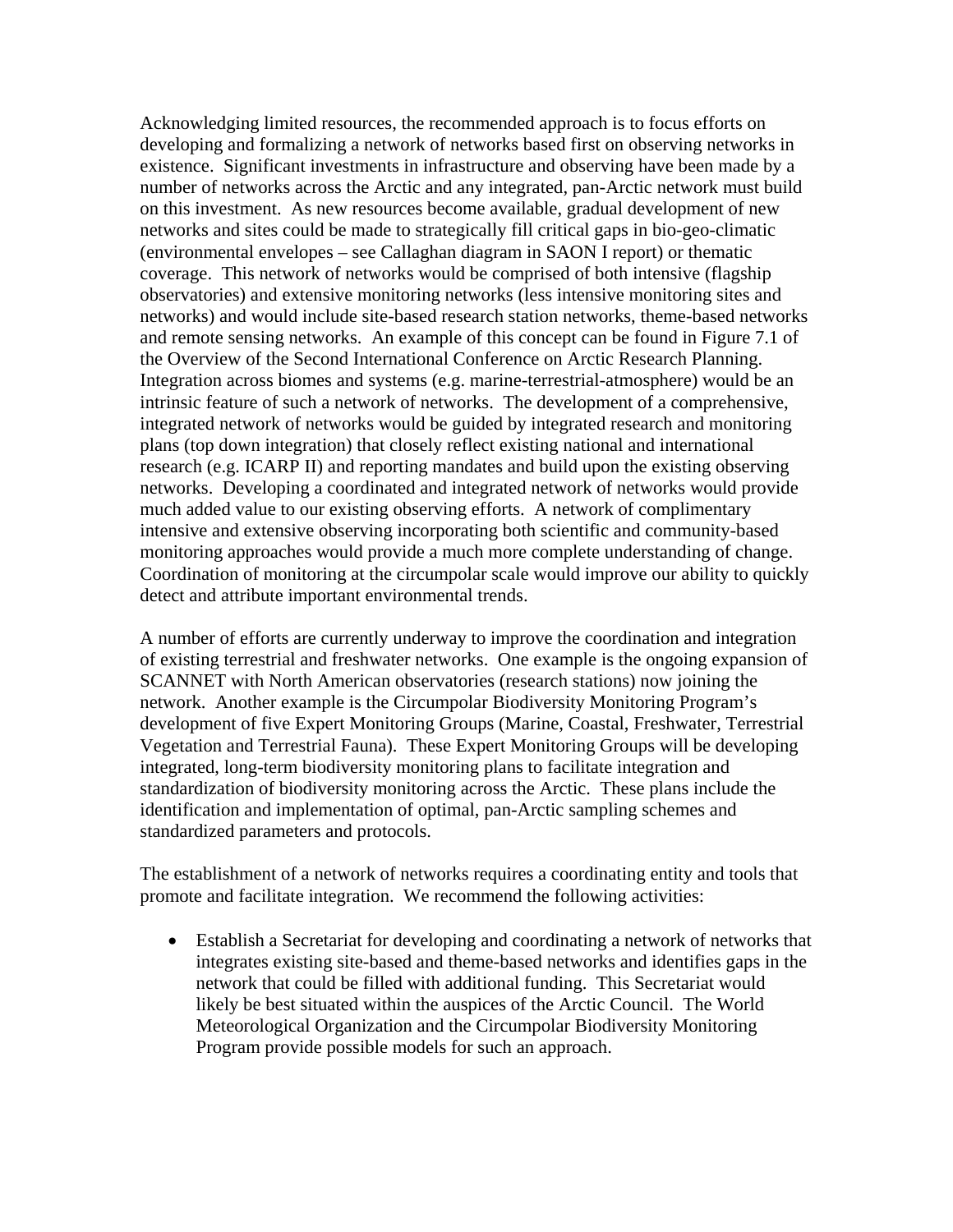• Develop a core set of 'best monitoring' protocols. These protocols would facilitate a common, standardized and integrated pan-Arctic monitoring approach. This core set of standardized protocols should focus on simple, repeatable and inexpensive measures that can be implemented on a circumpolar basis. This project would include the development of an inventory of existing parameters and protocols in use.

Such an effort would have to develop a vision and approach that allows for coordination between networks that are organized very differently. Intensive networks, by their nature, have seen some level of integration and standardization between sites, whereas observing networks that are widespread and less intensive have less often had this level of integration. Extensive networks are organized differently from intensive networks as research networks are organized differently from operational networks. A key challenge would be to provide a mechanism for the integration of these diverse networks.

#### **5. How can data & metadata management and data infrastructure be strengthened?**

Data management should be designed upfront to serve desired reporting outputs (information management) and user needs in general, thereby ensuring data accessibility and effective products for decision makers and the public. Data management design should also go beyond passive data collection and management to also include interpretation functions. There are a number of programs that serve as good data management examples in this regard including many national fire management programs, the World Meteorological Organization and the Zackenberg research station.

Existing and new cyber-infrastructure technologies should be employed to streamline data archiving, data formatting, and data access. The biological sciences, in particular, would benefit from data archiving, formatting and access technologies as biological data comes in a variety of forms and media. Streamlining would include developing distributed, interoperable single-entry data portals that allow simple and efficient discovery and access to current metadata and data. These portals should be compatible with existing and planned global data portals and should include a searchable metadatabase of existing Arctic monitoring networks, monitoring protocols in use and existing data. The development of this meta-database would be directly supported by an inventory of current monitoring programs, protocols and data (see Section 4). While existing and new CI technologies offer significant opportunities for improved data management and accessibility, care must be taken to ensure strong connections between the data available and the original data collectors to reduce the risk of misinterpretation.

Data infrastructure needs include improved and expanded archiving capacity for specimens, tissues and other samples. Expertise for archiving these samples typically is found within academic institutions and museums. Linkages with and support to these institutions is required to ensure sustained maintenance of these samples. New techniques and technologies offer more efficient sample storage with increasingly smaller samples needed to perform complex analyses.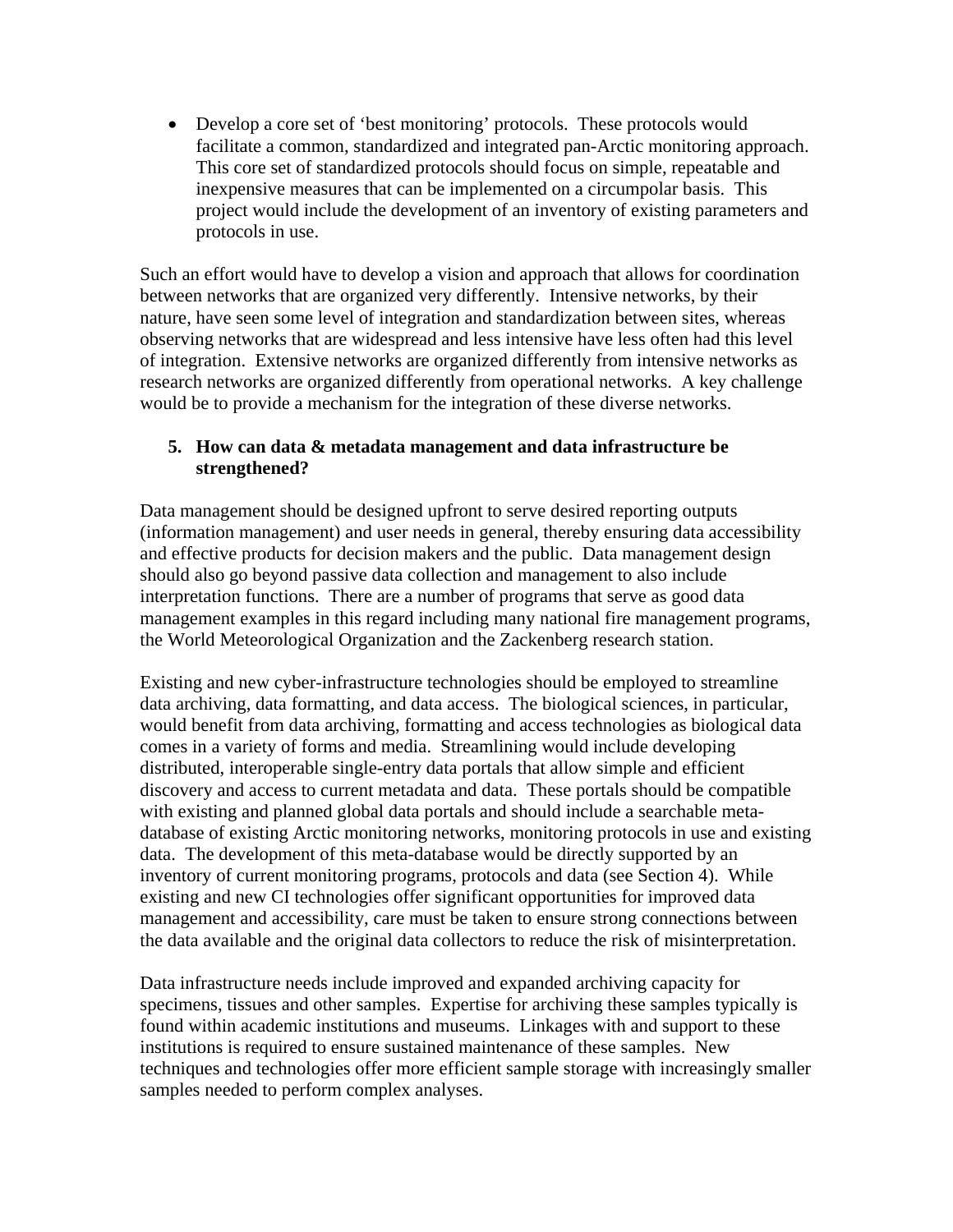Funding processes need to support these activities by demanding upfront data management, formatting, access and archiving.

#### **6. How can infrastructure and equipment needs be met?**

Operational costs, particularly transport costs, are comparatively high in the Arctic. With limited resources currently available and the need to maintain our current, and often longterm, investment in Arctic observing, it is recommended that infrastructure and equipment needs of existing sites and networks first be met before providing new resources for additional sites and networks.

In many instances, transport costs are the greatest cost for Arctic observing networks working in remote areas of the Arctic. Strategic transport support, adoption of new technologies and the use of local people or researcher multi-tasking is needed to sustain or increase observations in remote Arctic regions. The establishment of a central coordinating entity for managing pan-Arctic logistics and cost sharing on existing transport platforms (e.g. Coast Guard, Military, Industry, Research transport and vessels) would likely realize cost savings far beyond the annual cost of operating the central coordinating body. Existing data management software technologies could be employed to streamline the identification and management of transport sharing opportunities. Also, simple and repeatable measures that can be conducted by others (community people, other researchers) could also realize significant cost-savings and therefore, increase sampling opportunities. In some cases, new technology such as Un-manned Rovers could provide some opportunities for reduced sampling costs or, at least, lesser operational risk. We recommend that the InfraPolar paper be consulted for information on streamlining logistics costs.

# **7. How do we sustain our integrated network of networks?**

At present, most observing networks are operating on limited and unstable funding. Many of these networks maintain highly valuable long-term data sets and maintain significant investments in infrastructure and equipment. It is imperative that initial efforts for sustaining Arctic observing focus on securing our current investment. As new resources become available, strategic investments in new observing networks and sites could be made to fill key gaps in bio-geo-climatic and thematic coverage.

Arctic Council and national governments can play a key role in sustaining an integrated network of Arctic observing networks. This could be furthered through an Arctic Council commitment to establish a coordinating body for such a network of networks. National governments could enshrine the mandate and support for long-term, integrated monitoring programs through legislation. Funding agencies could be re-tooled to provide multi-year funding and support beyond just monitoring to also include data management and reporting.